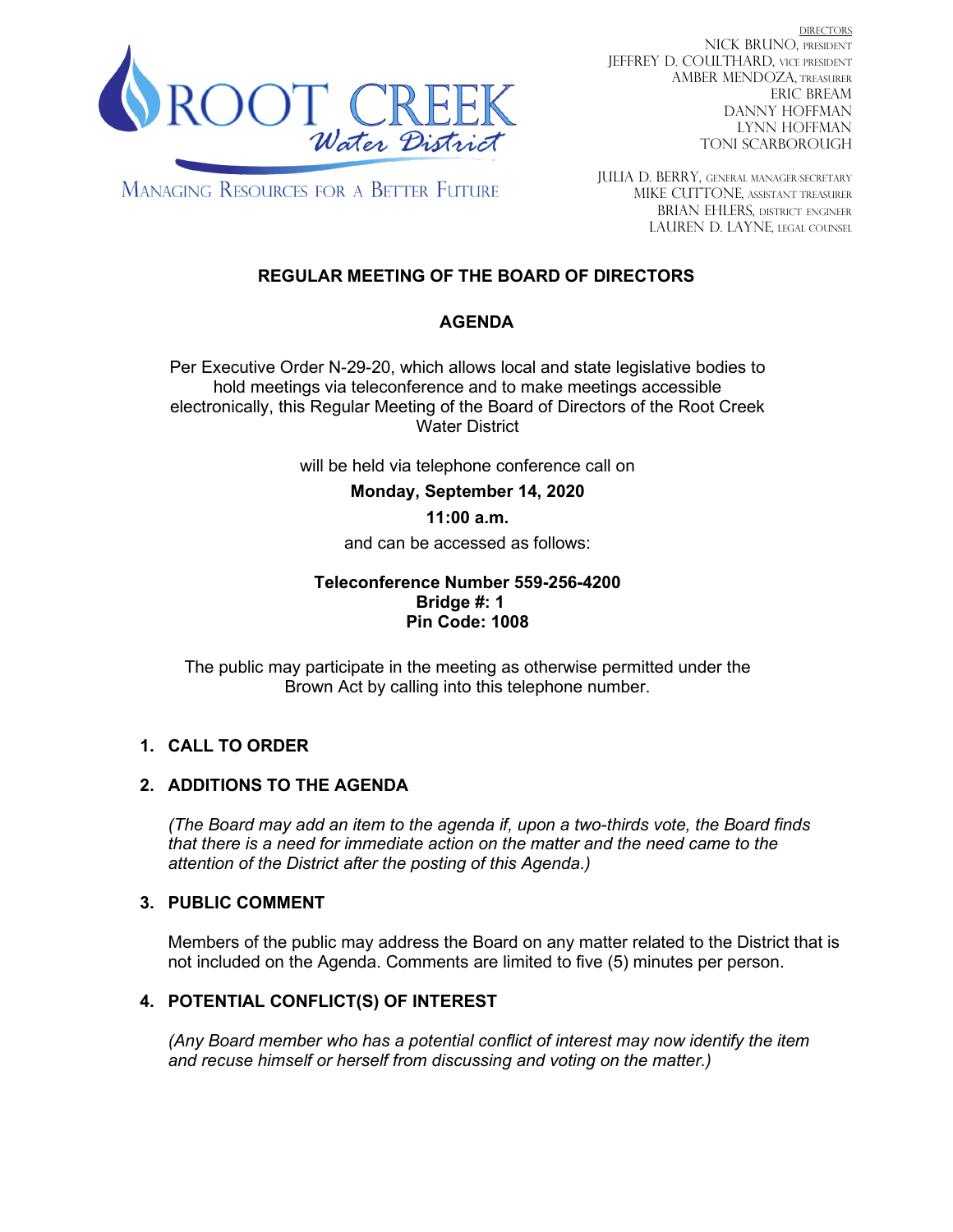#### **5. CONSENT CALENDAR** – Review and Consider for Action

- **a.** Approval of Minutes of the Regular Board Meeting on August 10, 2020
- **b.** Acceptance of monthly financial reports for the month of July 2020

#### **6. CORRESPONDENCE**

*(Members of the Board or Staff may provide comment on any timely matter related to the District that is not included on the agenda.)*

- **7. COMMITTEE REPORTS –** The Board may take action on any of the following items:
	- **a.** Water Supply and Utilization ad hoc Committee
	- **b.** Wastewater Working Group
- **8. BOARD ACTION ITEMS**  The Board may take action on any of the following items:

#### **NEW BUSINESS**

- **a. District Standards and Specifications –** Review and consider action to update District Standard Specifications for Public Works Improvements to include
	- **i.** Standard W-1 Water Sand Pipe Bedding and Trench Backfill
	- **ii.** Standard W-2 Water Sand Pipe Bedding and Cement Slurry Trench **Backfill**
	- **iii.** Standard Specification for PVC Water Pipe
- **b. Consulting Agreement –** Review and consider entering into a revised contract for general management with Julia Berry Consulting Inc. and terminate the existing contract with Julia Berry, as an individual.
- **c. Siting New Well –** Review and consider action to enter into contract with Provost and Pritchard to identify a site for a new District well in the amount of \$55,000.00.
- **d. Wastewater Treatment Facility Parts –** Review and consider authorizing the purchase of a spare membranes for the wastewater treatment facility in the amount of \$160,500 (not included: taxes and freight), in lieu of the previously authorized amount of \$138,407.00, due to a change in material, and update budget account *900.01.3 Capital Expenditures* to reflect this expenditure.
- **e. Master Planning Engineering Services –** Review and consider entering into contract with Precision Engineering to design master planned storm drain improvements in Riverstone Village B in the amount of \$15,000.00 and update budget item *Engineering 620.04.4* to reflect this expenditure.